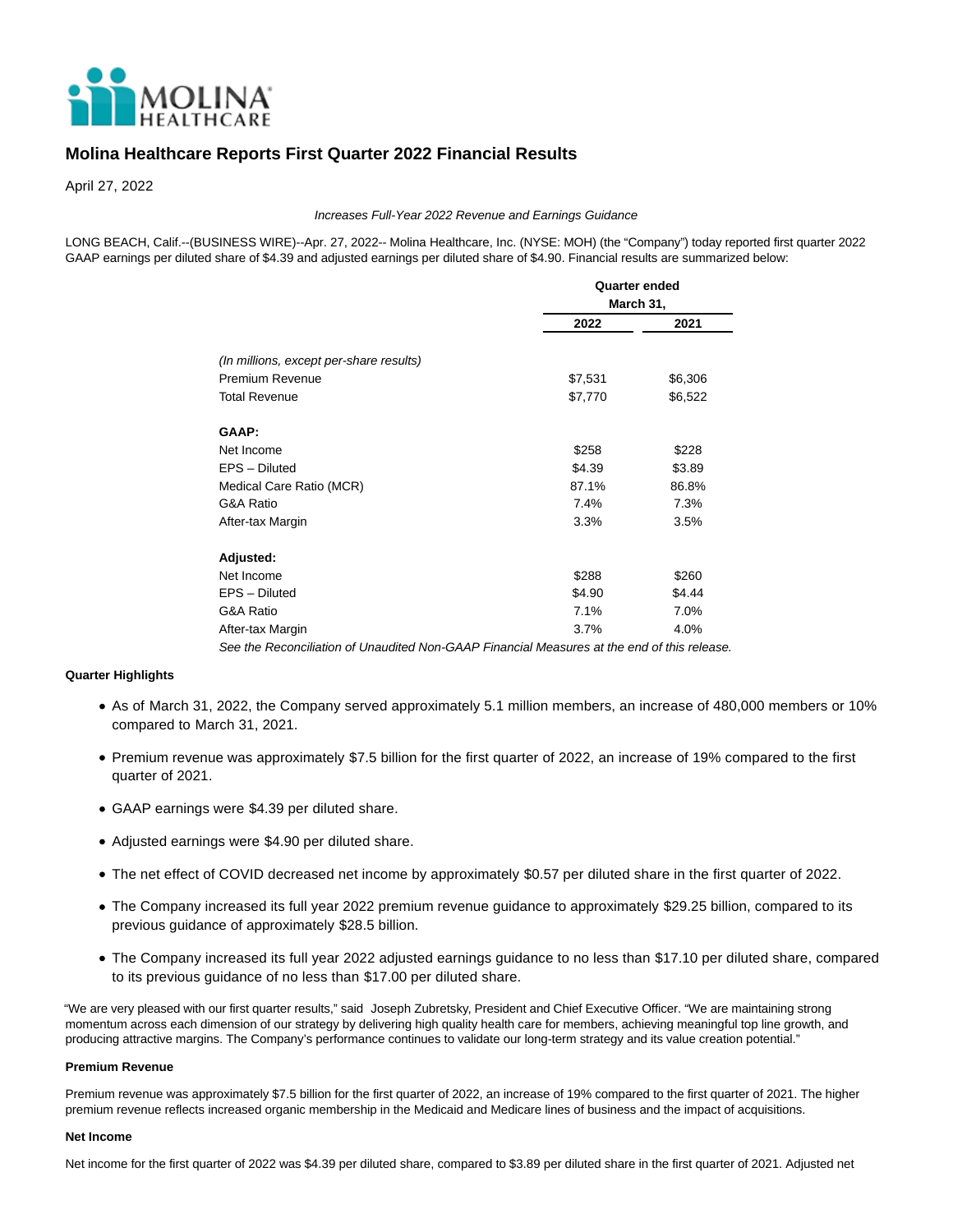income for the first quarter of 2022 was \$4.90 per diluted share, compared to \$4.44 per diluted share in the first quarter of 2021. The net effect of COVID decreased the first quarter of 2022 GAAP and adjusted EPS by \$0.57 per diluted share, compared to a negligible impact in the first quarter of 2021.

## **Medical Care Ratio**

The consolidated MCR for the first quarter of 2022 was 87.1%, compared to 86.8% for first quarter of 2021. The net effect of COVID added approximately 50 basis points to the consolidated MCR. In the prior year, the net effect of COVID was negligible. In both periods, the impact varied by line of business.

- The Medicaid MCR of 88.1% was in line with the Company's long-term target. The net effect of COVID added approximately 10 basis points in the quarter.
- The Medicare MCR of 86.5% was favorable to the Company's long-term target. The net effect of COVID added approximately 190 basis points in the quarter.
- The Marketplace MCR of 78.6% was in line with the Company's long-term target and reflects the successful execution of the Company's product repositioning strategy. The net effect of COVID added approximately 270 basis points in the quarter.

### **General and Administrative Expense Ratio**

The G&A ratio for the first quarter of 2022 was 7.4%, compared to 7.3% for the first quarter of 2021. The adjusted G&A ratio was 7.1% for the first quarter, compared to 7.0% for the first quarter of 2021 reflecting temporary labor challenges and one-time items.

### **Balance Sheet**

Cash and investments at the parent company were \$250 million as of March 31, 2022, compared to \$348 million as of December 31, 2021.

# **Cash Flow**

Operating cash flow for the first quarter of 2022 was \$363 million and was lower compared to the first quarter of 2021, primarily due to the net impact of timing differences in government receivables and payables and partially offset by an increase in net earnings.

# **2022 Guidance**

Premium revenue for full year 2022 is now expected to be approximately \$29.25 billion, compared to the previous guidance of approximately \$28.5 billion. The guidance increase of approximately \$750 million includes the extension of the Public Health Emergency from April to July, higher Marketplace membership, and pass through revenue payments.

The Company increased its full year 2022 adjusted earnings guidance to no less than \$17.10 per diluted share, compared to the previous guidance of no less than \$17.00 per diluted share, reflecting:

- Strong first quarter 2022 performance and expected underlying business strength in the rest of the year; and,
- Margin associated with the increase in premium revenue guidance; partially offset by,
- A \$0.50 per diluted share increase in projected net effect of COVID.

See the Reconciliation of Unaudited Non-GAAP Financial Measures at the end of this release.

### **Conference Call**

Management is hosting a conference call and webcast to discuss Molina Healthcare's first quarter 2022 results at 8:00 a.m. Eastern Time on Thursday, April 28, 2022. The number to call for the interactive teleconference is (877) 883-0383 and the confirmation number is 6168107. A telephonic replay of the conference call will be available through Thursday, May 12, 2022, by dialing (877) 344-7529 and entering confirmation number 3378643. A live audio broadcast of this conference call will be available on Molina Healthcare's website, [molinahealthcare.com.](https://cts.businesswire.com/ct/CT?id=smartlink&url=https%3A%2F%2Fwww.molinahealthcare.com%2F&esheet=52699381&newsitemid=20220427005789&lan=en-US&anchor=molinahealthcare.com&index=1&md5=6fc281eb0c1514b2b7b8f07ec58baa98) A 30-day online replay will be available approximately an hour following the conclusion of the live broadcast.

### **About Molina Healthcare**

Molina Healthcare, Inc., a FORTUNE 500 company (currently ranked 155), provides managed healthcare services under the Medicaid and Medicare programs and through the state insurance marketplaces. Molina Healthcare served approximately 5.1 million members as of March 31, 2022, located across 19 states. For more information about Molina Healthcare, please visit [molinahealthcare.com.](https://cts.businesswire.com/ct/CT?id=smartlink&url=https%3A%2F%2Fwww.molinahealthcare.com%2F&esheet=52699381&newsitemid=20220427005789&lan=en-US&anchor=molinahealthcare.com&index=2&md5=43638470f9772c11ad683d036fc56bdd)

## **Safe Harbor Statement under the Private Securities Litigation Reform Act of 1995**

This earnings release and the Company's accompanying oral remarks contain forward-looking statements regarding its 2022 guidance, as well as its plans and expectations regarding future developments. Actual results could differ materially due to numerous known and unknown risks and uncertainties. These risks and uncertainties are discussed under the headings "Forward-Looking Statements," and "Risk Factors," in the Company's Annual Report on Form 10-K for the year ended December 31, 2021, which is on file with the SEC, and also in its Quarterly Report on Form 10-Q for the three months ended March 31, 2022, which the Company expects to file on or about April 28, 2022.

These reports can be accessed under the investor relations tab of the Company's website or on the SEC's website at [sec.gov.](https://cts.businesswire.com/ct/CT?id=smartlink&url=https%3A%2F%2Fwww.sec.gov%2F&esheet=52699381&newsitemid=20220427005789&lan=en-US&anchor=sec.gov&index=3&md5=67606377134c596699e6781e82acdfbf) Given these risks and uncertainties, the Company can give no assurances that its forward-looking statements will prove to be accurate, or that any other results or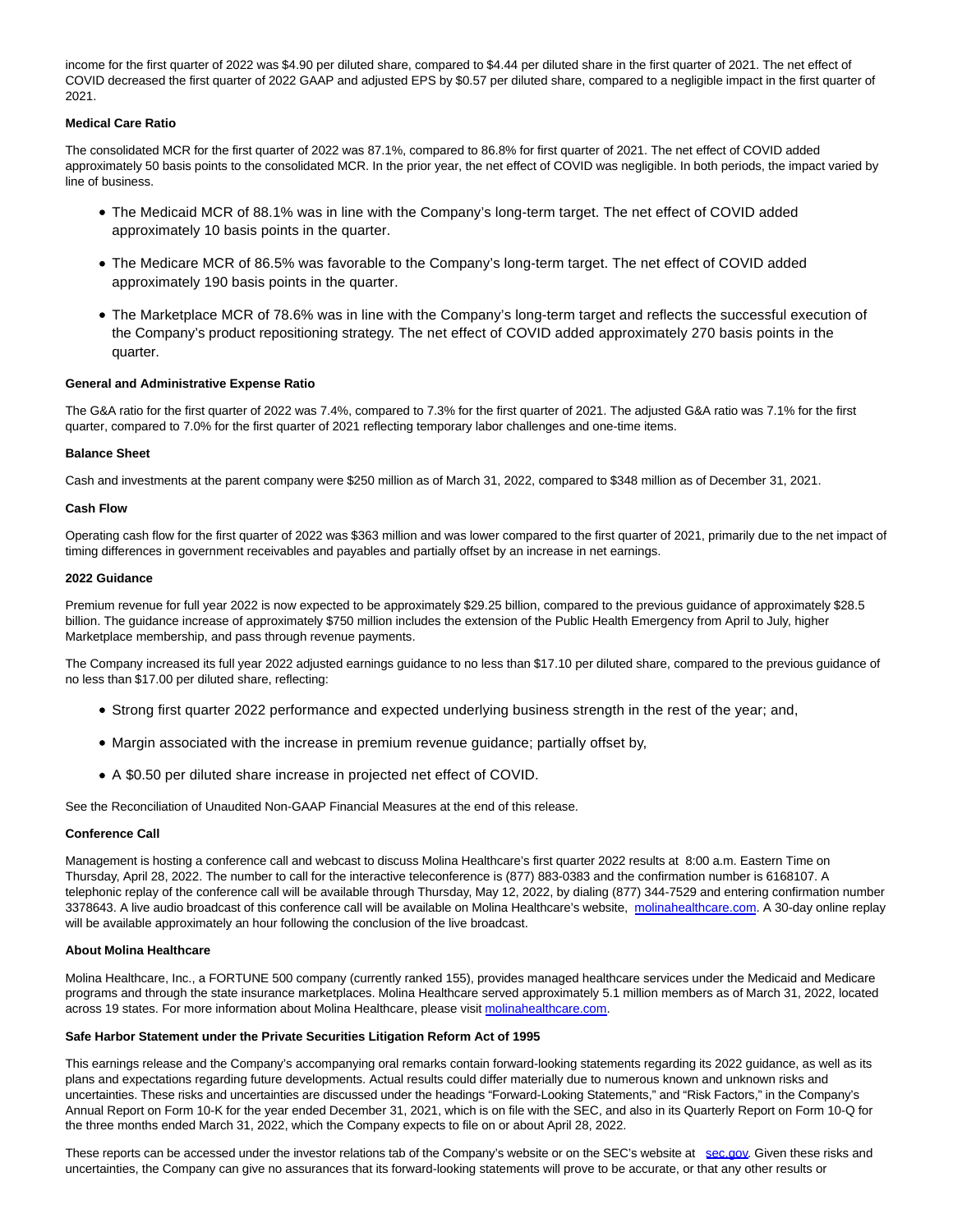developments projected or contemplated by its forward-looking statements will in fact occur, and the Company cautions investors not to place undue reliance on these statements. All forward-looking statements in this release represent the Company's judgment as of April 27, 2022, and, except as otherwise required by law, the Company disclaims any obligation to update any forward-looking statement to conform the statement to actual results or changes in its expectations.

## **MOLINA HEALTHCARE, INC. UNAUDITED CONSOLIDATED STATEMENTS OF INCOME**

|                                                                      | <b>Three Months Ended</b><br>March 31, |                                            |  |  |
|----------------------------------------------------------------------|----------------------------------------|--------------------------------------------|--|--|
|                                                                      | 2022                                   | 2021                                       |  |  |
|                                                                      |                                        | (In millions, except per-share<br>amounts) |  |  |
| Revenue:                                                             |                                        |                                            |  |  |
| Premium revenue                                                      | \$<br>7,531                            | \$<br>6,306                                |  |  |
| Premium tax revenue                                                  | 208                                    | 187                                        |  |  |
| Investment income                                                    | 11                                     | 9                                          |  |  |
| Other revenue                                                        | 20                                     | 20                                         |  |  |
| Total revenue                                                        | 7,770                                  | 6,522                                      |  |  |
| Operating expenses:                                                  |                                        |                                            |  |  |
| Medical care costs                                                   | 6,563                                  | 5,474                                      |  |  |
| General and administrative expenses                                  | 571                                    | 473                                        |  |  |
| Premium tax expenses                                                 | 208                                    | 187                                        |  |  |
| Depreciation and amortization                                        | 40                                     | 33                                         |  |  |
| Other                                                                | 16                                     | 20                                         |  |  |
| Total operating expenses                                             | 7,398                                  | 6,187                                      |  |  |
| Operating income                                                     | 372                                    | 335                                        |  |  |
| Other expenses, net:                                                 |                                        |                                            |  |  |
| Interest expense                                                     | 28                                     | 30                                         |  |  |
| Total other expenses, net                                            | 28                                     | 30                                         |  |  |
| Income before income tax expense                                     | 344                                    | 305                                        |  |  |
| Income tax expense                                                   | 86                                     | 77                                         |  |  |
| Net income                                                           | \$<br>258                              | \$<br>228                                  |  |  |
| Net income per share - Diluted                                       | 4.39                                   | 3.89<br>\$                                 |  |  |
| Diluted weighted average shares outstanding                          | 58.7                                   | 58.6                                       |  |  |
| <b>Operating Statistics:</b>                                         |                                        |                                            |  |  |
| Medical care ratio                                                   | 87.1%                                  | 86.8%                                      |  |  |
| G&A ratio                                                            | 7.4%                                   | 7.3%                                       |  |  |
| Premium tax ratio                                                    | 2.7%                                   | 2.9%                                       |  |  |
| Effective income tax rate                                            | 25.0%                                  | 25.2%                                      |  |  |
| After-tax margin                                                     | 3.3%                                   | 3.5%                                       |  |  |
| <b>MOLINA HEALTHCARE, INC.</b><br><b>CONSOLIDATED BALANCE SHEETS</b> |                                        |                                            |  |  |
|                                                                      | March 31,                              | December 31,                               |  |  |
|                                                                      | 2022                                   | 2021                                       |  |  |
|                                                                      | <b>Unaudited</b>                       |                                            |  |  |

**(Dollars in millions, except per-share amounts)**

# **ASSETS**

| Current assets:                                    |             |             |
|----------------------------------------------------|-------------|-------------|
| Cash and cash equivalents                          | \$<br>4.804 | \$<br>4.438 |
| Investments                                        | 2.988       | 3.202       |
| Receivables                                        | 2.156       | 2,177       |
| Prepaid expenses and other current assets          | 198         | 247         |
| Total current assets                               | 10.146      | 10.064      |
| Property, equipment, and capitalized software, net | 393         | 396         |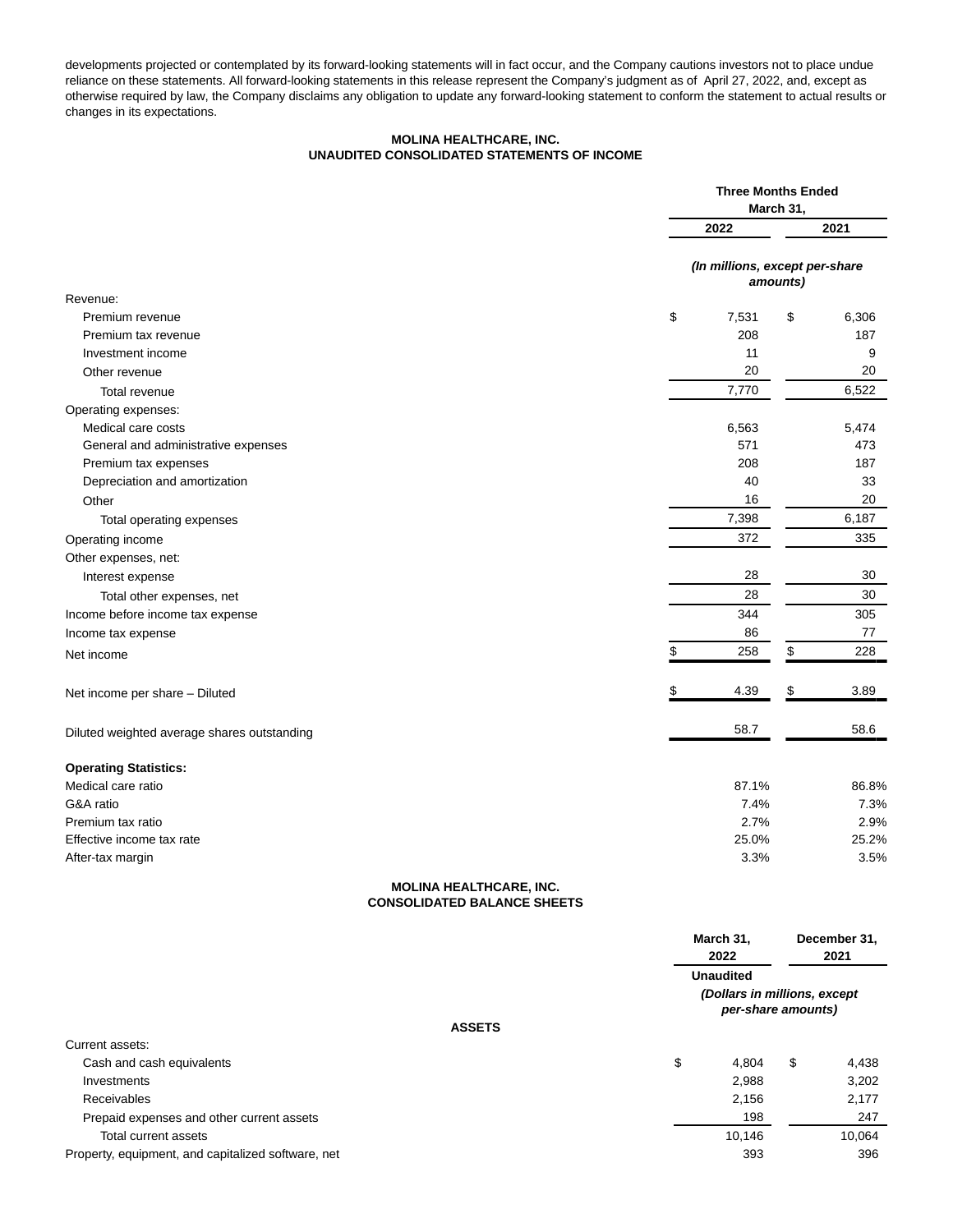| Goodwill and intangible assets, net                                                                                                                             | 1,305        | 1,252        |
|-----------------------------------------------------------------------------------------------------------------------------------------------------------------|--------------|--------------|
| Restricted investments                                                                                                                                          | 221          | 212          |
| Deferred income taxes                                                                                                                                           | 114          | 106          |
| Other assets                                                                                                                                                    | 181          | 179          |
| <b>Total assets</b>                                                                                                                                             | \$<br>12,360 | \$<br>12,209 |
| <b>LIABILITIES AND STOCKHOLDERS' EQUITY</b>                                                                                                                     |              |              |
| Current liabilities:                                                                                                                                            |              |              |
| Medical claims and benefits payable                                                                                                                             | \$<br>3,601  | \$<br>3,363  |
| Amounts due government agencies                                                                                                                                 | 2,613        | 2,472        |
| Accounts payable, accrued liabilities and other                                                                                                                 | 809          | 842          |
| Deferred revenue                                                                                                                                                | 18           | 370          |
| Total current liabilities                                                                                                                                       | 7.041        | 7,047        |
| Long-term debt                                                                                                                                                  | 2,174        | 2,173        |
| Finance lease liabilities                                                                                                                                       | 217          | 219          |
| Other long-term liabilities                                                                                                                                     | 134          | 140          |
| <b>Total liabilities</b>                                                                                                                                        | 9,566        | 9,579        |
| Stockholders' equity:                                                                                                                                           |              |              |
| Common stock, \$0.001 par value, 150 million shares authorized; outstanding: 59 million shares at March<br>31, 2022, and 58 million shares at December 31, 2021 |              |              |
| Preferred stock, \$0.001 par value; 20 million shares authorized, no shares issued and outstanding                                                              |              |              |
| Additional paid-in capital                                                                                                                                      | 218          | 236          |
| Accumulated other comprehensive loss                                                                                                                            | (81)         | (5)          |
| Retained earnings                                                                                                                                               | 2,657        | 2,399        |
| Total stockholders' equity                                                                                                                                      | 2,794        | 2,630        |
| Total liabilities and stockholders' equity                                                                                                                      | 12,360       | \$<br>12,209 |

# **MOLINA HEALTHCARE, INC.**

# **UNAUDITED CONDENSED CONSOLIDATED STATEMENTS OF CASH FLOWS**

|                                                                                   | <b>Three Months Ended</b><br>March 31, |               |  |  |
|-----------------------------------------------------------------------------------|----------------------------------------|---------------|--|--|
|                                                                                   | 2022                                   | 2021          |  |  |
|                                                                                   |                                        | (In millions) |  |  |
| Operating activities:                                                             |                                        |               |  |  |
| \$<br>Net income                                                                  | 258                                    | \$<br>228     |  |  |
| Adjustments to reconcile net income to net cash provided by operating activities: |                                        |               |  |  |
| Depreciation and amortization                                                     | 40                                     | 33            |  |  |
| Deferred income taxes                                                             | 16                                     | 6             |  |  |
| Share-based compensation                                                          | 34                                     | 24            |  |  |
| Other, net                                                                        | (8)                                    | 12            |  |  |
| Changes in operating assets and liabilities:                                      |                                        |               |  |  |
| Receivables                                                                       | 21                                     | (98)          |  |  |
| Prepaid expenses and other current assets                                         | (32)                                   | (15)          |  |  |
| Medical claims and benefits payable                                               | 263                                    | 168           |  |  |
| Amounts due government agencies                                                   | 137                                    | 432           |  |  |
| Accounts payable, accrued liabilities and other                                   | (81)                                   | 16            |  |  |
| Deferred revenue                                                                  | (352)                                  | (304)         |  |  |
| Income taxes                                                                      | 67                                     | 66            |  |  |
| Net cash provided by operating activities                                         | 363                                    | 568           |  |  |
| Investing activities:                                                             |                                        |               |  |  |
| Purchases of investments                                                          | (403)                                  | (388)         |  |  |
| Proceeds from sales and maturities of investments                                 | 513                                    | 308           |  |  |
| Purchases of property, equipment, and capitalized software                        | (23)                                   | (16)          |  |  |
| Other, net                                                                        | (13)                                   | 9             |  |  |
| Net cash provided by (used in) investing activities                               | 74                                     | (87)          |  |  |
| Financing activities:                                                             |                                        |               |  |  |
| Common stock withheld to settle employee tax obligations                          | (52)                                   | (51)          |  |  |
| Contingent consideration liabilities settled                                      | (20)                                   | (20)          |  |  |
| Common stock purchases                                                            |                                        | (128)         |  |  |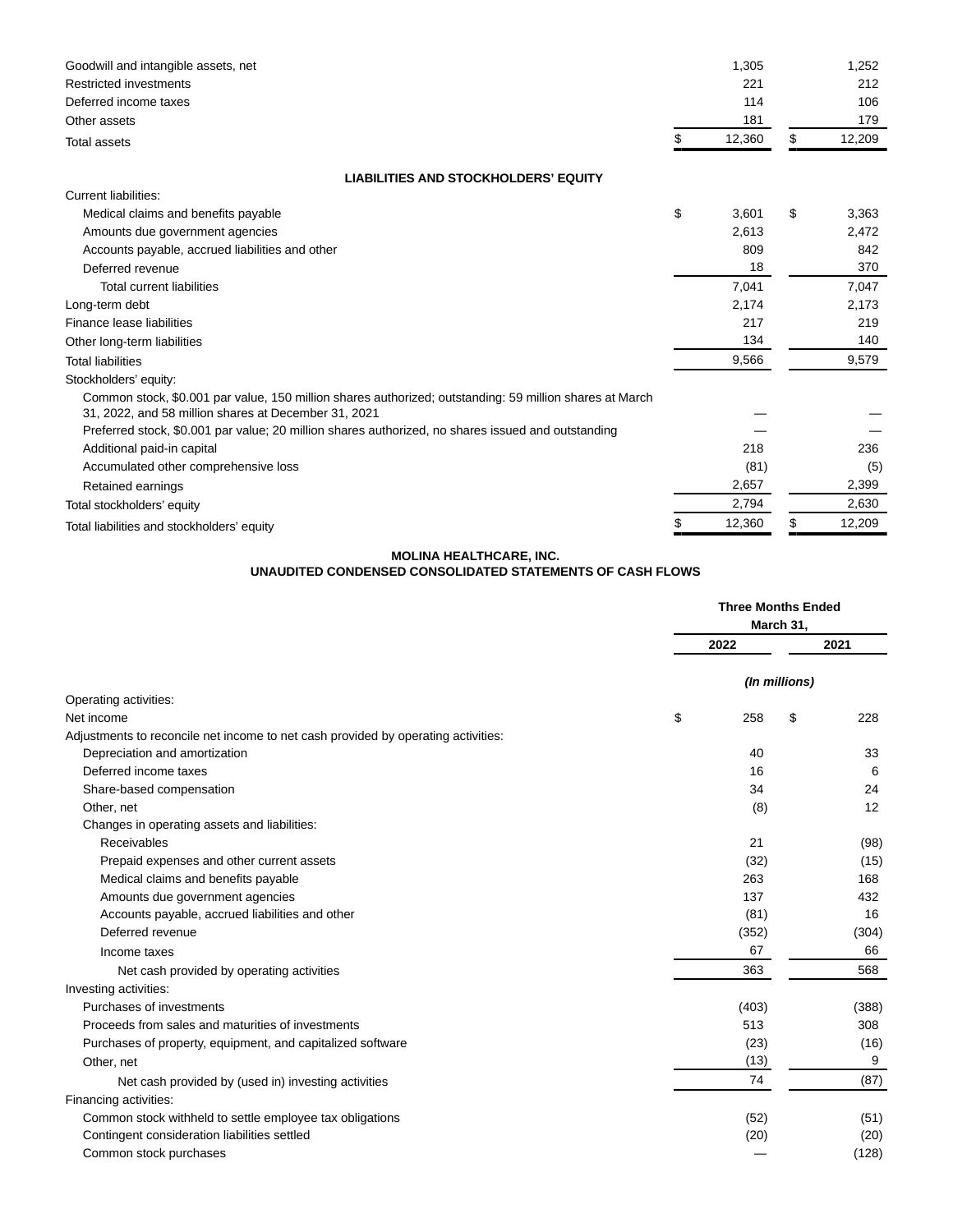| Other. net                                                                              | (5    | (8)   |
|-----------------------------------------------------------------------------------------|-------|-------|
| Net cash used in financing activities                                                   | (77   | (207) |
| Net increase in cash, cash equivalents, and restricted cash and cash equivalents        | 360   | 274   |
| Cash, cash equivalents, and restricted cash and cash equivalents at beginning of period | 4.506 | 4.223 |
| Cash, cash equivalents, and restricted cash and cash equivalents at end of period       | 4.866 | 4.497 |

#### **MOLINA HEALTHCARE, INC. UNAUDITED SEGMENT DATA (Dollars in millions)**

|                                      | March 31, | December 31. | March 31, |
|--------------------------------------|-----------|--------------|-----------|
|                                      | 2022      | 2021         | 2021      |
| <b>Ending Membership by Segment:</b> |           |              |           |
| Medicaid                             | 4,566,000 | 4,329,000    | 3,859,000 |
| Medicare                             | 148.000   | 142.000      | 126,000   |
| Marketplace                          | 371,000   | 728,000      | 620,000   |
| Total                                | 5,085,000 | 5.199.000    | 4,605,000 |

|              | Three Months Ended March 31. |  |                                 |                    |  |                           |    |                          |                    |
|--------------|------------------------------|--|---------------------------------|--------------------|--|---------------------------|----|--------------------------|--------------------|
|              | 2022                         |  |                                 |                    |  |                           |    | 2021                     |                    |
|              | <b>Premium</b><br>Revenue    |  | <b>Medical</b><br><b>Margin</b> | MCR <sup>(1)</sup> |  | <b>Premium</b><br>Revenue |    | Medical<br><b>Margin</b> | MCR <sup>(1)</sup> |
| Medicaid     | 5,980                        |  | 710                             | 88.1%              |  | 4,840                     | \$ | 604                      | 87.5%              |
| Medicare     | 943                          |  | 128                             | 86.5               |  | 799                       |    | 77                       | 90.3               |
| Marketplace  | 608                          |  | 130                             | 78.6               |  | 667                       |    | 151                      | 77.3               |
| Consolidated | 7,531                        |  | 968                             | 87.1%              |  | 6,306                     |    | 832                      | 86.8%              |

(1) The MCR represents medical costs as a percentage of premium revenue.

\_\_\_\_\_\_\_\_\_\_\_\_\_\_\_\_\_\_\_\_\_\_\_\_\_\_\_\_\_\_

\_\_\_\_\_\_\_\_\_\_\_\_\_\_\_\_\_\_\_\_\_\_\_\_\_\_\_\_\_\_

# **MOLINA HEALTHCARE, INC. CHANGE IN MEDICAL CLAIMS AND BENEFITS PAYABLE (Dollars in millions)**

The Company's claims liabilities include additional reserves to account for moderately adverse conditions based on historical experience and other factors including, but not limited to, variations in claims payment patterns, changes in utilization and cost trends, known outbreaks of disease, and large claims. The Company's reserving methodology is consistently applied across all periods presented. The amounts displayed for "Components of medical care costs related to: Prior year" represent the amounts by which the original estimates of claims and benefits payable at the beginning of the year were more than the actual liabilities based on information (principally the payment of claims) developed since those liabilities were first reported. The following table presents the components of the change in medical claims and benefits payable for the periods indicated:

|                                                        | <b>Three Months Ended</b> |                  |       |  |  |
|--------------------------------------------------------|---------------------------|------------------|-------|--|--|
|                                                        |                           | March 31,        |       |  |  |
|                                                        | 2022                      |                  | 2021  |  |  |
|                                                        |                           | <b>Unaudited</b> |       |  |  |
| Medical claims and benefits payable, beginning balance | \$<br>3,363               | \$               | 2,696 |  |  |
| Components of medical care costs related to:           |                           |                  |       |  |  |
| Current year                                           | 6,769                     |                  | 5,668 |  |  |
| Prior year                                             | (206)                     |                  | (194) |  |  |
| Total medical care costs                               | 6,563                     |                  | 5,474 |  |  |
| Payments for medical care costs related to:            |                           |                  |       |  |  |
| Current year                                           | 4,197                     |                  | 3,513 |  |  |
| Prior year                                             | 2,199                     |                  | 1,781 |  |  |
| Total paid                                             | 6,396                     |                  | 5,294 |  |  |
| Acquired balances, net of post-acquisition adjustments | (25)                      |                  | (25)  |  |  |
| Change in non-risk and other provider payables         | 96                        |                  | (12)  |  |  |
| Medical claims and benefits payable, ending balance    | 3,601                     | \$               | 2,839 |  |  |
| Days in Claims Payable (1)                             | 51                        |                  | 48    |  |  |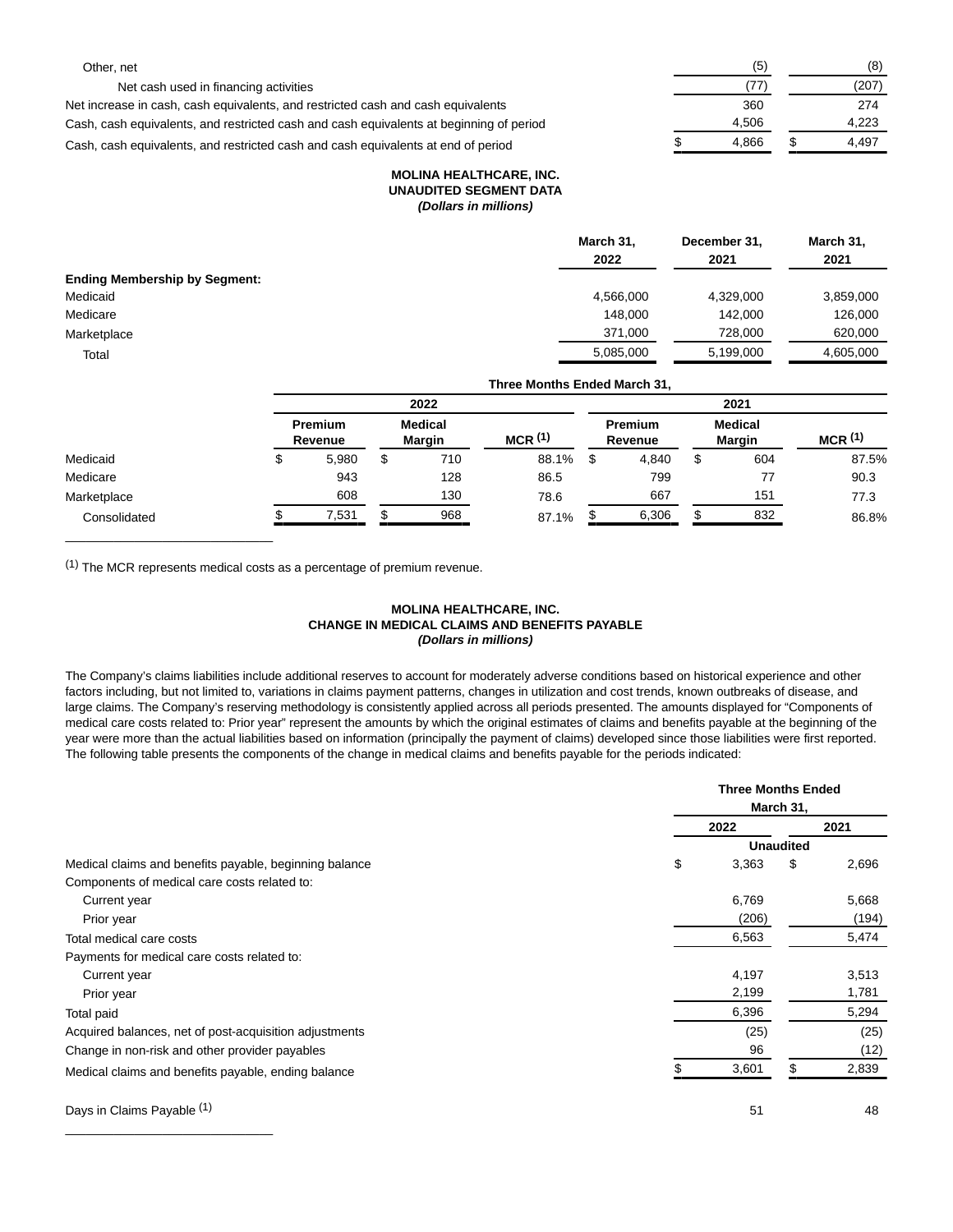(1) The Company calculates Days in Claims Payable using claims incurred but not paid, or IBNP, and other fee-for-service payables included in medical claims and benefits payable, and quarterly fee-for-service related costs included in medical care costs within the Company's consolidated financial statements.

#### **MOLINA HEALTHCARE, INC. RECONCILIATION OF UNAUDITED NON-GAAP FINANCIAL MEASURES (In millions, except per diluted share amounts)**

The Company believes that certain non-GAAP (generally accepted accounting principles) financial measures are useful supplemental measures to investors in comparing the Company's performance to the performance of other public companies in the health care industry. The non-GAAP financial measures are also used internally to enable management to assess the Company's performance consistently over time. These non-GAAP financial measures, presented below, should be considered as supplements to, and not as substitutes for or superior to, GAAP measures.

**Adjustments** represent additions and deductions to GAAP net income as indicated in the table below, which include the non-cash impact of amortization of acquired intangible assets, acquisition-related expenses, and the impact of certain expenses and other items that management believes are not indicative of longer-term business trends and operations.

**Adjusted G&A Ratio** represents the GAAP G&A ratio, recognizing adjustments.

**Adjusted net income** represents GAAP net income recognizing the adjustments, net of tax. The Company believes that adjusted net income is helpful to investors in assessing the Company's financial performance.

**Adjusted net income per diluted share** represents adjusted net income divided by weighted average common shares outstanding on a fully diluted basis.

**Adjusted after-tax margin** represents adjusted net income, divided by total revenue.

|                                   |        |      | Three Months Ended March 31,       |           |      |                                    |
|-----------------------------------|--------|------|------------------------------------|-----------|------|------------------------------------|
|                                   |        | 2022 |                                    |           | 2021 |                                    |
|                                   | Amount |      | <b>Per Diluted</b><br><b>Share</b> | Amount    |      | <b>Per Diluted</b><br><b>Share</b> |
| Net income                        | 258    | S    | 4.39                               | 228       | S    | 3.89                               |
| Adjustments:                      |        |      |                                    |           |      |                                    |
| Acquisition-related expenses (1)  | 19     |      | 0.33                               | 21        |      | 0.36                               |
| Amortization of intangible assets | 18     |      | 0.30                               | 12        |      | 0.21                               |
| Other $(2)$                       | 3      |      | 0.04                               | 9         |      | 0.15                               |
| Subtotal, adjustments             | 40     |      | 0.67                               | 42        |      | 0.72                               |
| Income tax effect                 | (10)   |      | (0.16)                             | (10)      |      | (0.17)                             |
| Adjustments, net of tax           | 30     |      | 0.51                               | 32        |      | 0.55                               |
| Adjusted net income               | 288    |      | 4.90                               | \$<br>260 | \$   | 4.44                               |
|                                   |        |      |                                    |           |      |                                    |

(1) Reflects non-recurring costs associated with acquisitions, including various transaction and integration costs.

<sup>(2)</sup> The three months ended March 31, 2022 includes certain non-recurring costs associated with disposal of fixed assets. The three months ended March 31, 2021 includes change in premium deficiency reserves, loss on sale of property, and restructuring costs.

#### **MOLINA HEALTHCARE, INC. RECONCILIATION OF UNAUDITED NON-GAAP FINANCIAL MEASURES (CONTINUED) 2022 GUIDANCE**

|                                       | Amount |    | Per<br><b>Diluted</b><br>Share $(2)$ |
|---------------------------------------|--------|----|--------------------------------------|
| Net income                            | 911    |    | 15.60                                |
| Adjustments:                          |        |    |                                      |
| Acquisition-related expenses          | 47     |    | 0.80                                 |
| Amortization of intangible assets     | 66     |    | 1.13                                 |
| Other                                 | з      |    | 0.04                                 |
| Subtotal, adjustments                 | 116    |    | 1.97                                 |
| Income tax effect $(1)$               | (28)   |    | (0.47)                               |
| Adjustments, net of tax               | 88     |    | 1.50                                 |
| Adjusted net income per diluted share | 999    | £. | 17.10                                |

(1) Income tax effect calculated at the statutory tax rate of approximately 23.9%.

\_\_\_\_\_\_\_\_\_\_\_\_\_\_\_\_\_\_\_\_\_\_\_\_\_\_\_\_\_\_